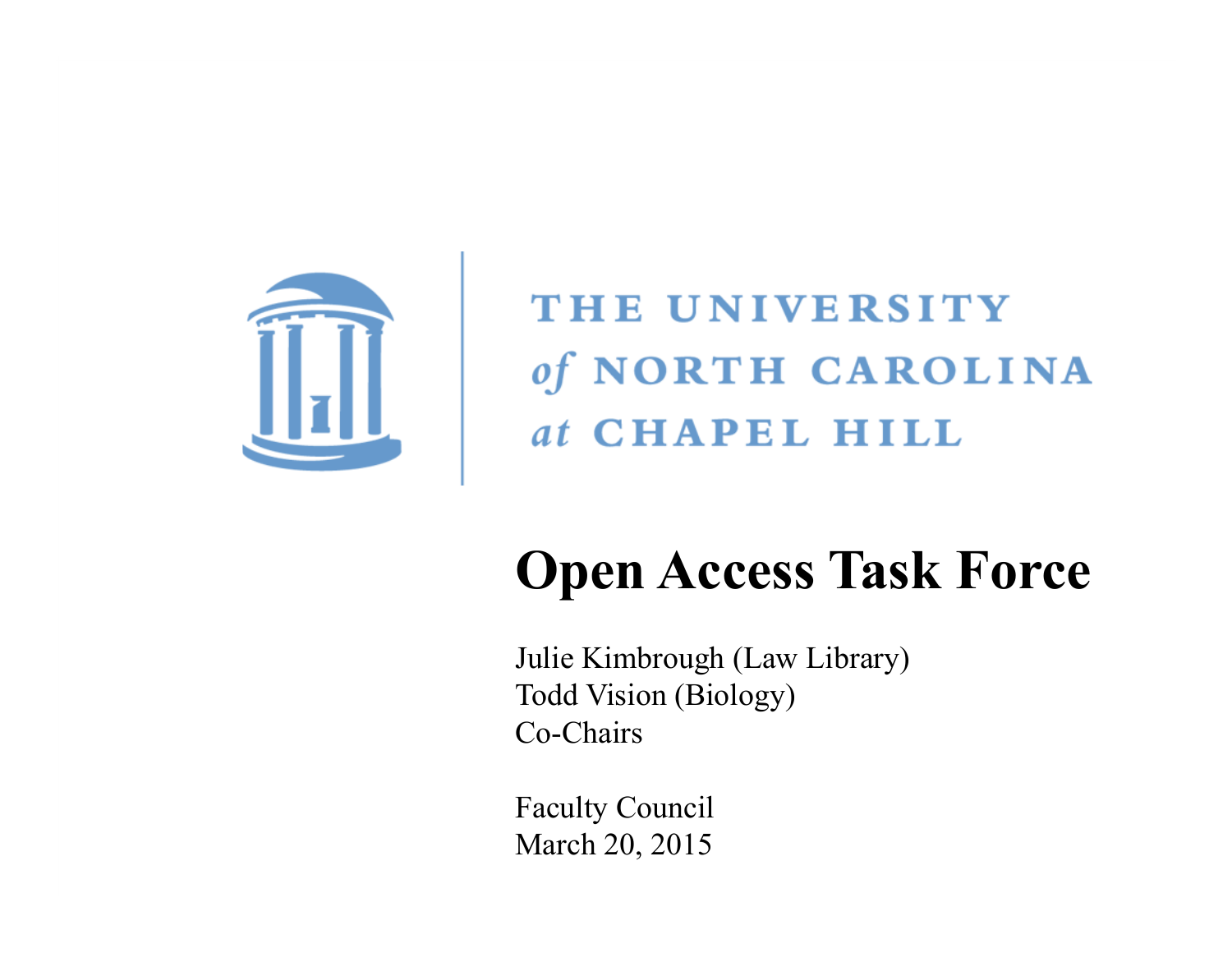### The objectives

- To allow the fruits of faculty research and scholarship to be disseminated as widely as possible
- To protect the intellectual property rights of faculty
- While respecting the diversity of scholarly communication practices across the university
- Achieved with a (narrow) rights-retention policy



at CHAPEL HILL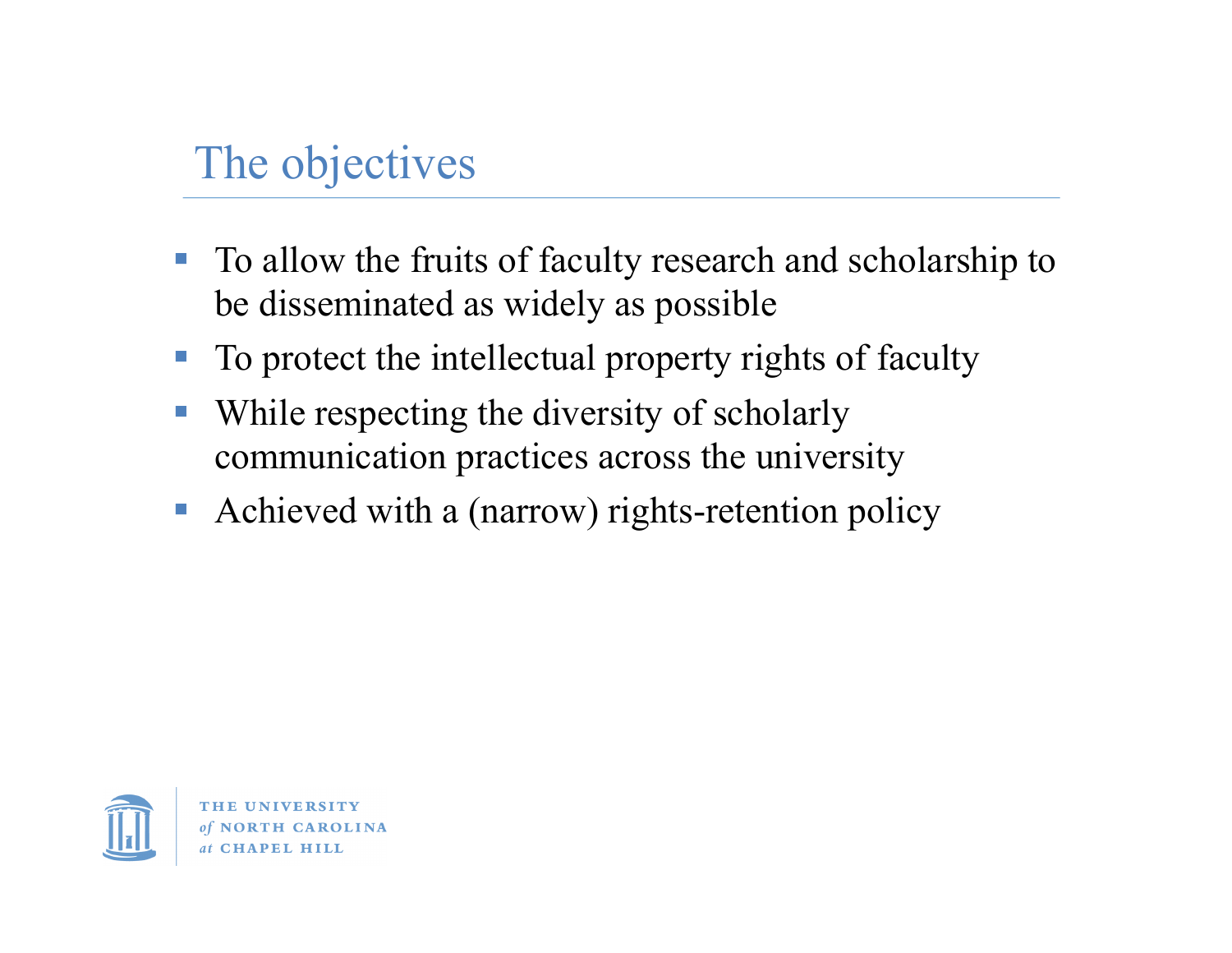### Resolution 2015-9 (in 4 parts)

- 1.1 The Faculty of the University of North Carolina at Chapel Hill is committed to disseminating the fruits of its research and scholarship as widely as possible.
- 1.2 In keeping with that commitment, the Faculty Council endorses the following University policy applicable to all scholarly articles authored or coauthored by persons while a member of the Faculty and whose copyright is held by the Faculty member under University policy.
- 1.3 This policy shall not apply to any articles completed before the adoption of this policy or to any articles for which the Faculty member entered into an incompatible licensing or assignment agreement before the adoption of this policy.

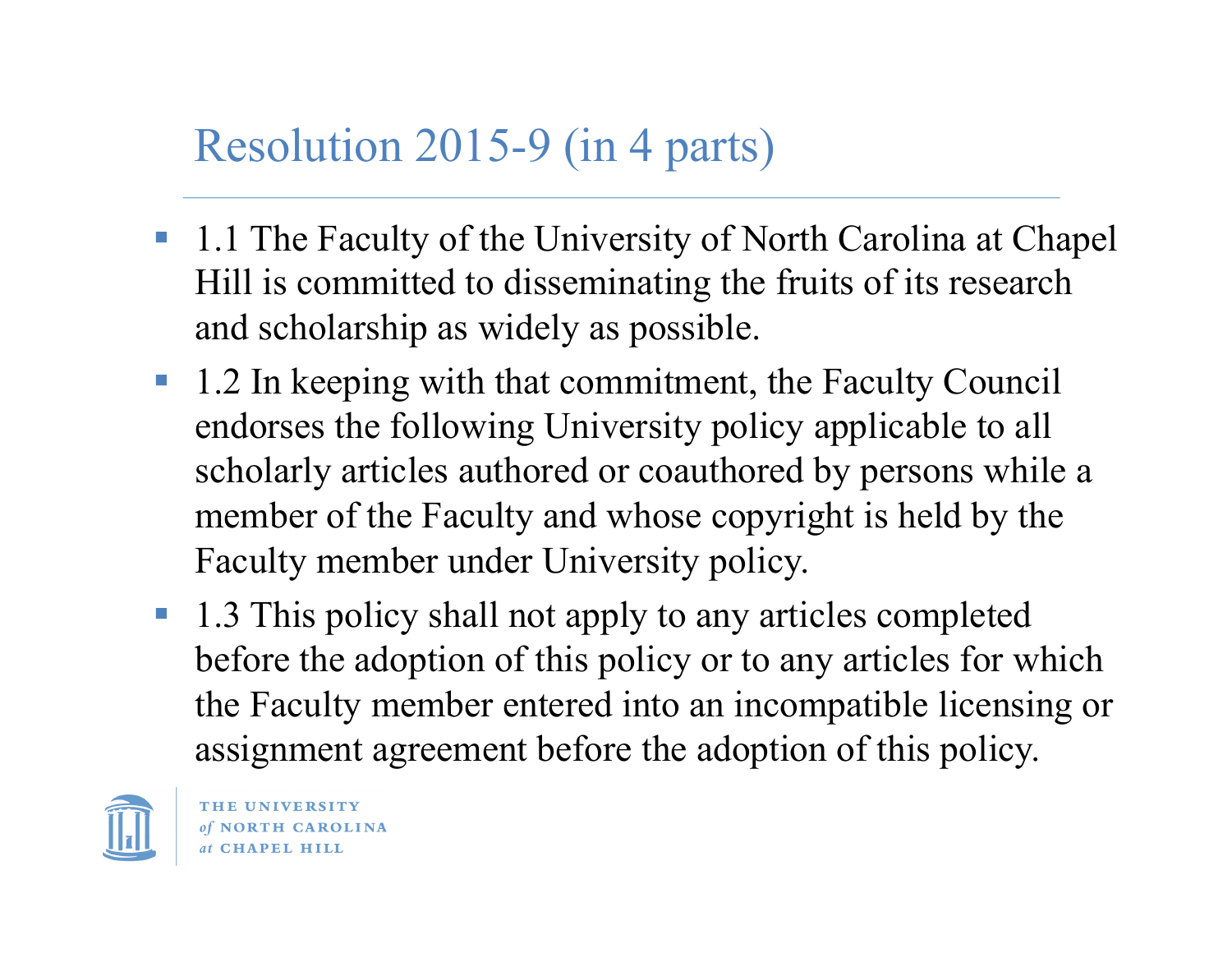### Resolution 2015-9 cont'd

- 2.1 Each Faculty member grants to the University a nonexclusive, noncommercial, irrevocable, worldwide license to exercise, and to authorize others to exercise, any and all rights under copyright relating to each of his or her scholarly articles, in any medium, for the purpose of making their articles freely and widely available in an open access repository.
- 2.2 The Provost or Provost's designate will waive application of the license for a particular article or delay access for a specified period of time upon express direction by a Faculty member.



THE HNIVERSITY at CHAPEL HILL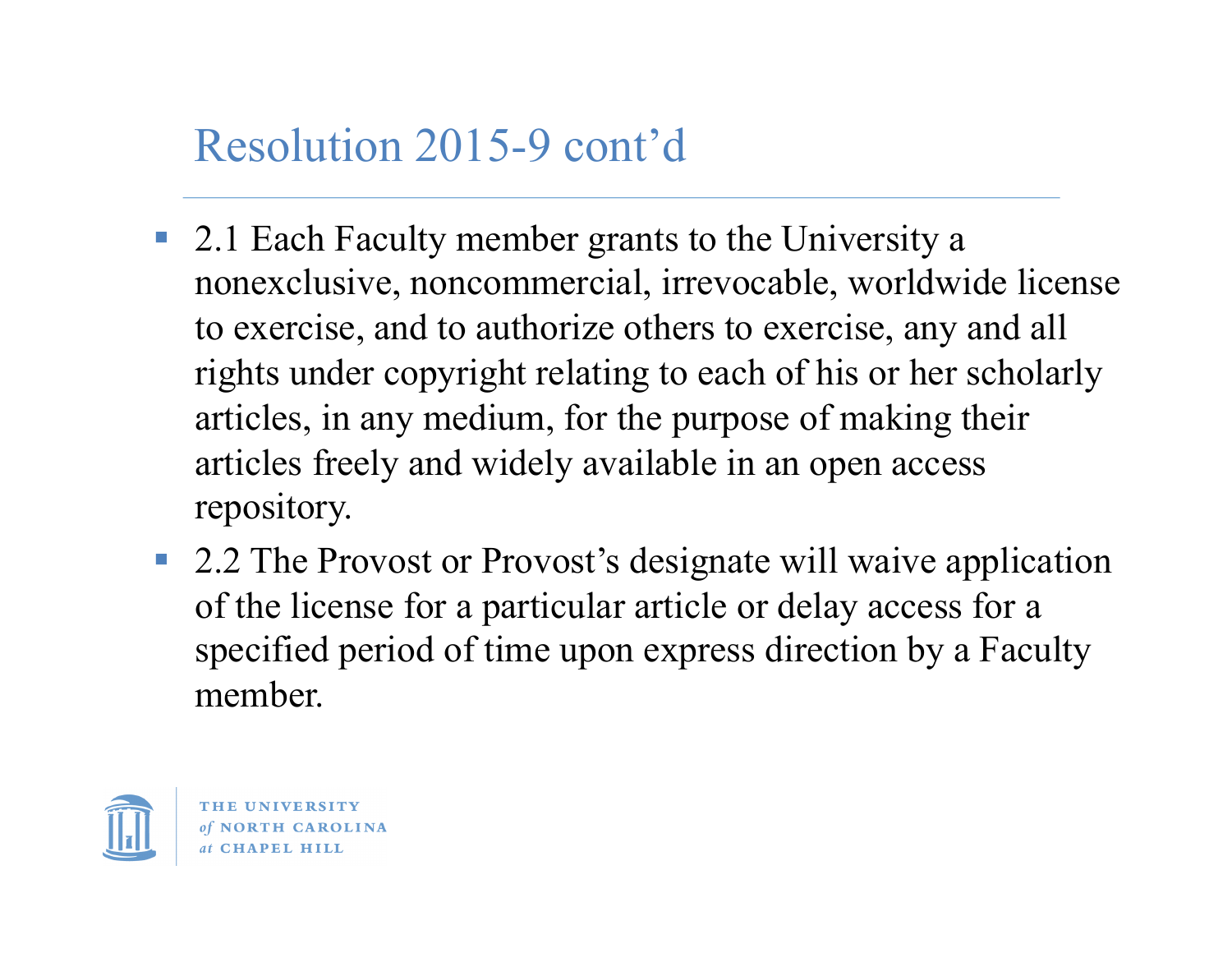### Resolution 2015-9 cont'd

- 3.1 Each Faculty member will provide an electronic copy of each article so licensed, ordinarily the author's final edited version, at no charge, as directed by the Provost's Office, to be made available to the public in an open-access repository.
- 3.2 The Scholarly Communications Office of the University Library or other office designated by the Provost will be responsible for interpreting this policy, resolving disputes concerning its interpretation and application, and recommending changes from time to time.
- 3.3. The Chair of the Faculty will appoint a committee to review this policy no later than three years after its adoption and present a report to the Faculty.

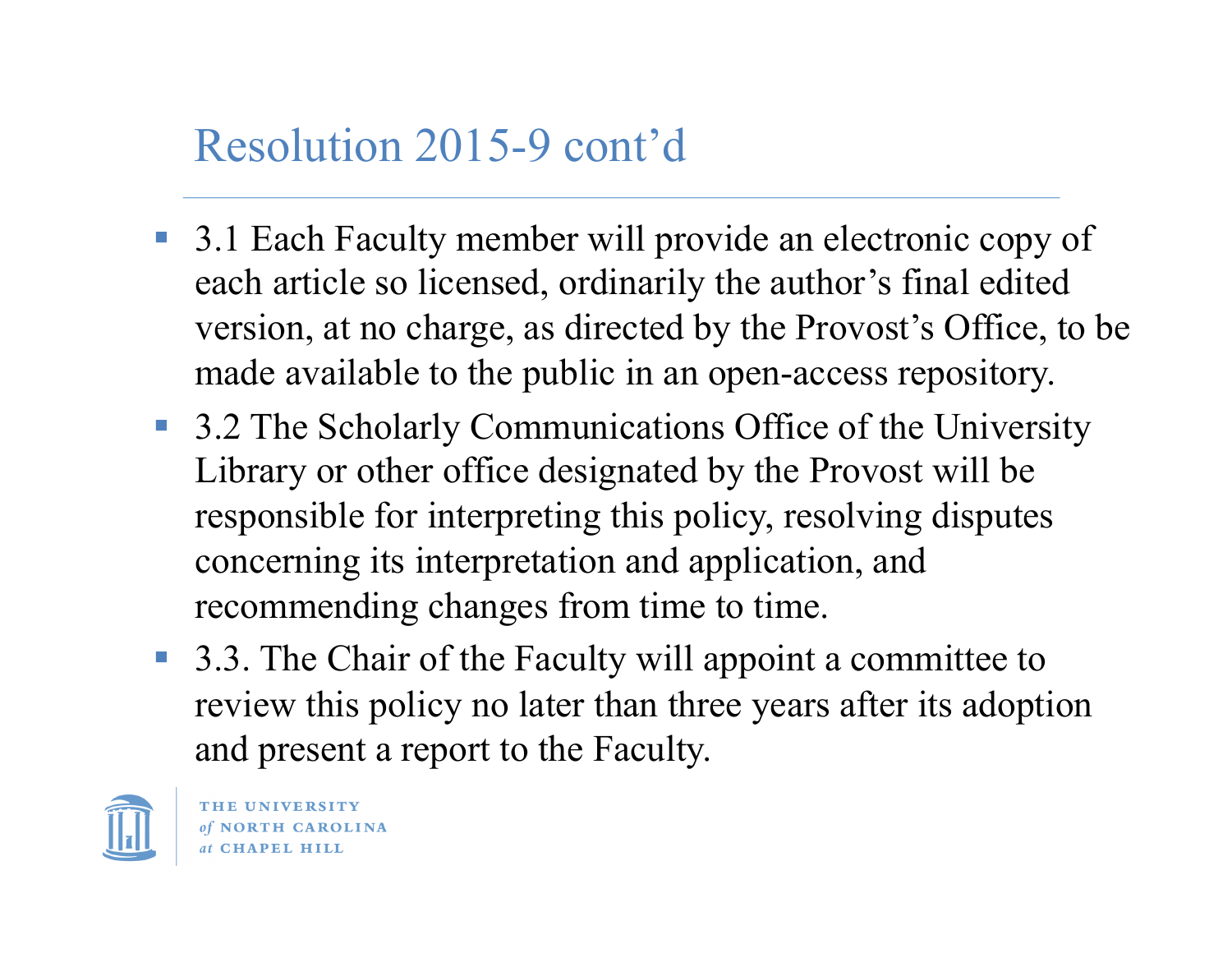### Resolution 2015-9 cont'd

■ 4.1. The Faculty Council is hopeful that the foregoing policy will be adopted and implemented by the University by January 1, 2016.

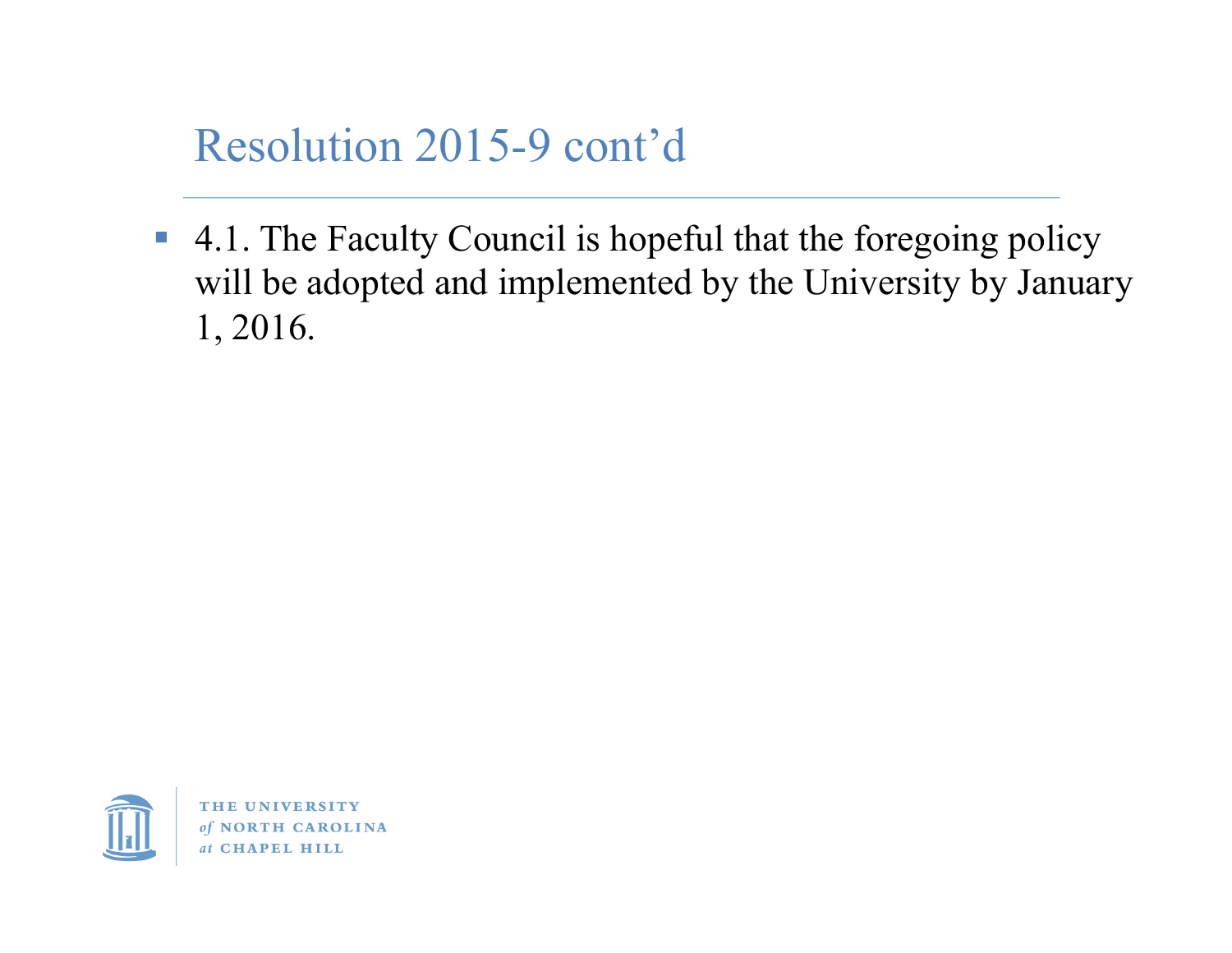### Task Force outcomes

- The resolution is a recommendation from Faculty Council to the Provost for the University to adopt and implement this policy
	- § Informational session today
	- Vote scheduled for April 24 Faculty Council meeting
- See the Task Force Report for more background, FAQ, etc.
	- § http://faccoun.unc.edu/committees-2/ad-hoccommittees/open-access-task-force/



at CHAPEL HILL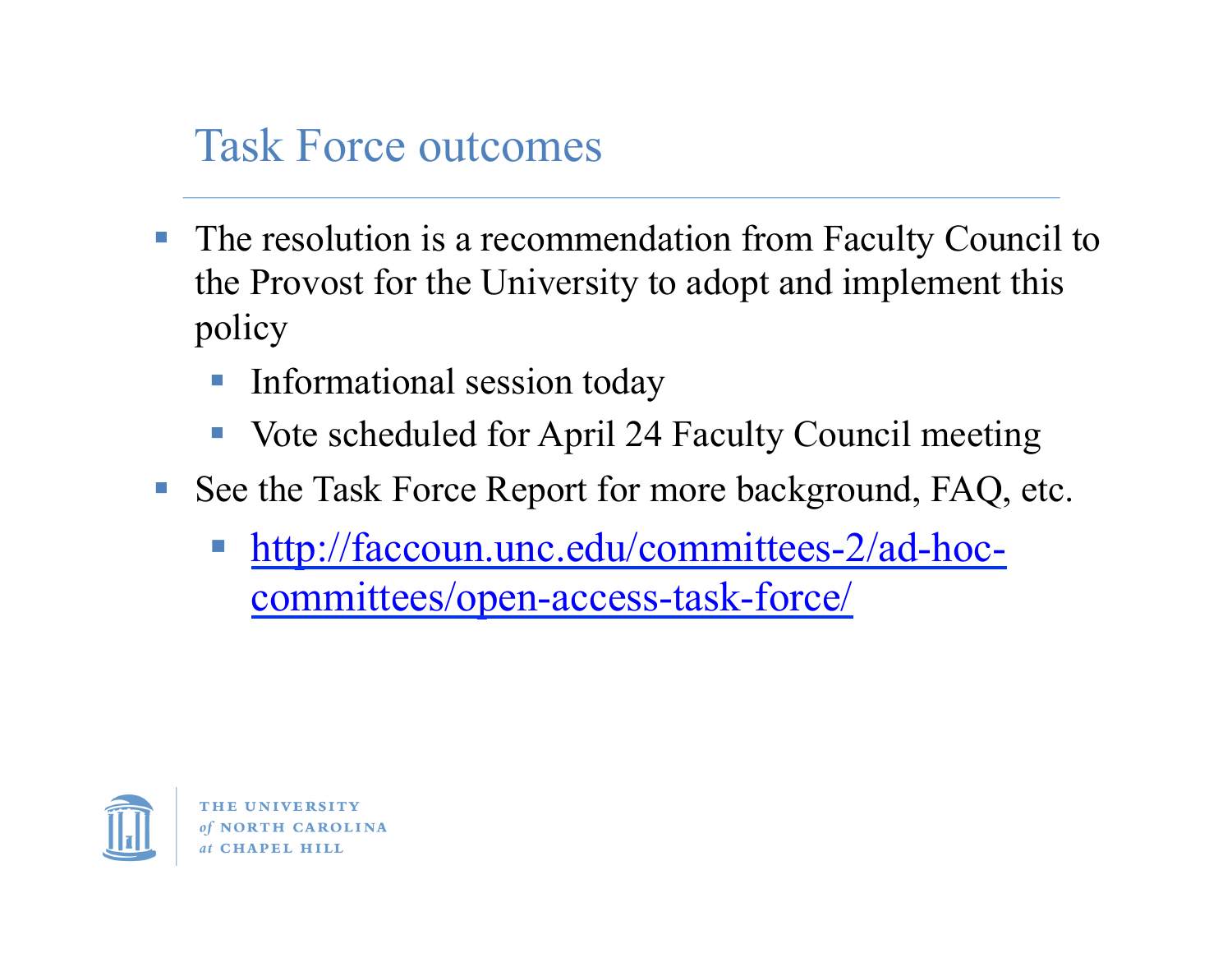## If the Faculty Council approves the resolution

- And the Provost accepts the recommendation
- UNC can provide free, non-commercial access to scholarly articles authored by faculty irrespective of later copyright transfers
- Takes advantage of existing infrastructure: the Carolina Digital Repository (CDR)



### Preserve, share, and promote your scholarly and creative work.

We provide long-term access and safekeeping for scholarly works, datasets, research materials, records, and audiovisual materials produced by the UNC-Chapel Hill community

We ensure your work is accessible and searchable on our website and indexed in search engines.

You decide who gets access: we offer a range of access controls including embargoes and granting access to specific groups on campus.

#### How to start preserving your work

To get started, just tell us about the work you'd like to preserve. We'll meet with you to discuss how to transfer it, describe it, and make it available on the web. After you deposit your work, we take care of the rest, ensuring it's kept safe and accessible for the future.

Contact us to get started >

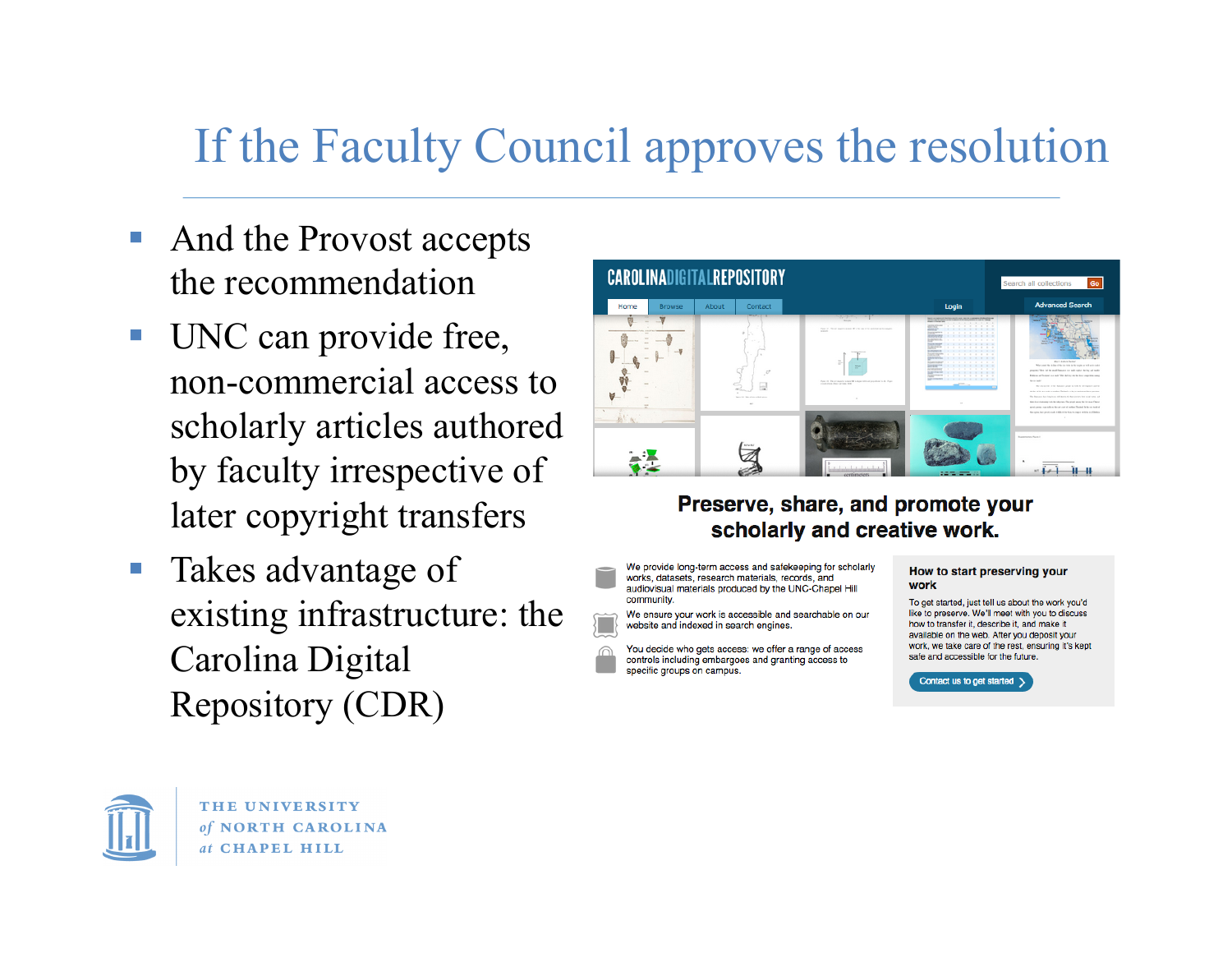## What institutions have similar policies?

- Dartmouth
- § Duke
- Harvard
- § MIT
- Princeton
- **University of California**
- University of Kansas
- And dozens of other universities in the U.S.

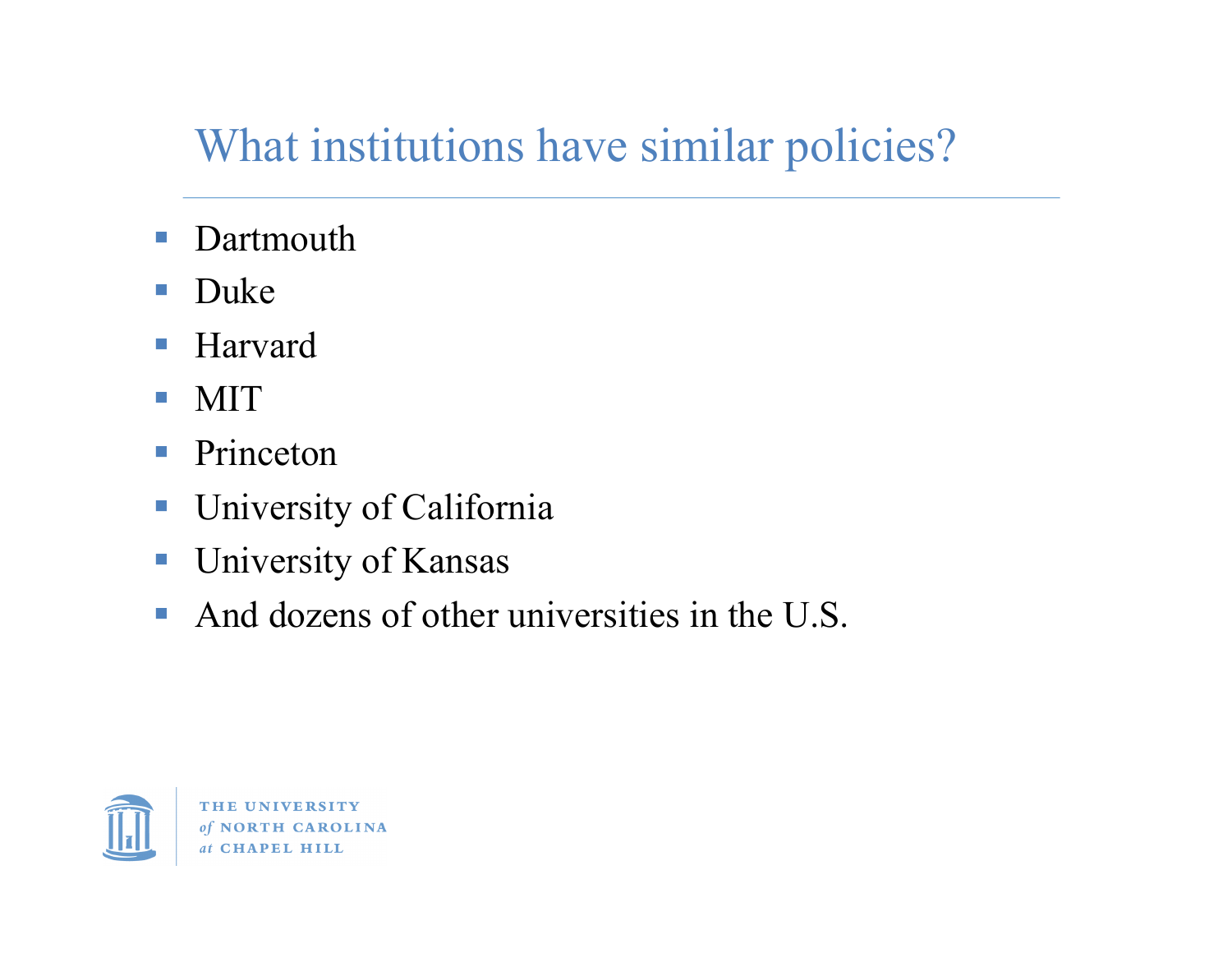### How the TF came to its conclusions

- § Charge
	- § *To investigate how a university-wide open access policy would affect different disciplines at Carolina, and then make a recommendation on an institutional policy*
- 35 members
	- § 12 depts in the College
	- 11 other Schools
	- The Libraries, UNC Press, 2 grad students
	- liaisons to Offices of FG, Counsel, Provost
	- Facilitation from Center for Faculty Excellence



**IINIVERSITY** of NORTH CAROLINA **CHAPEL HILL**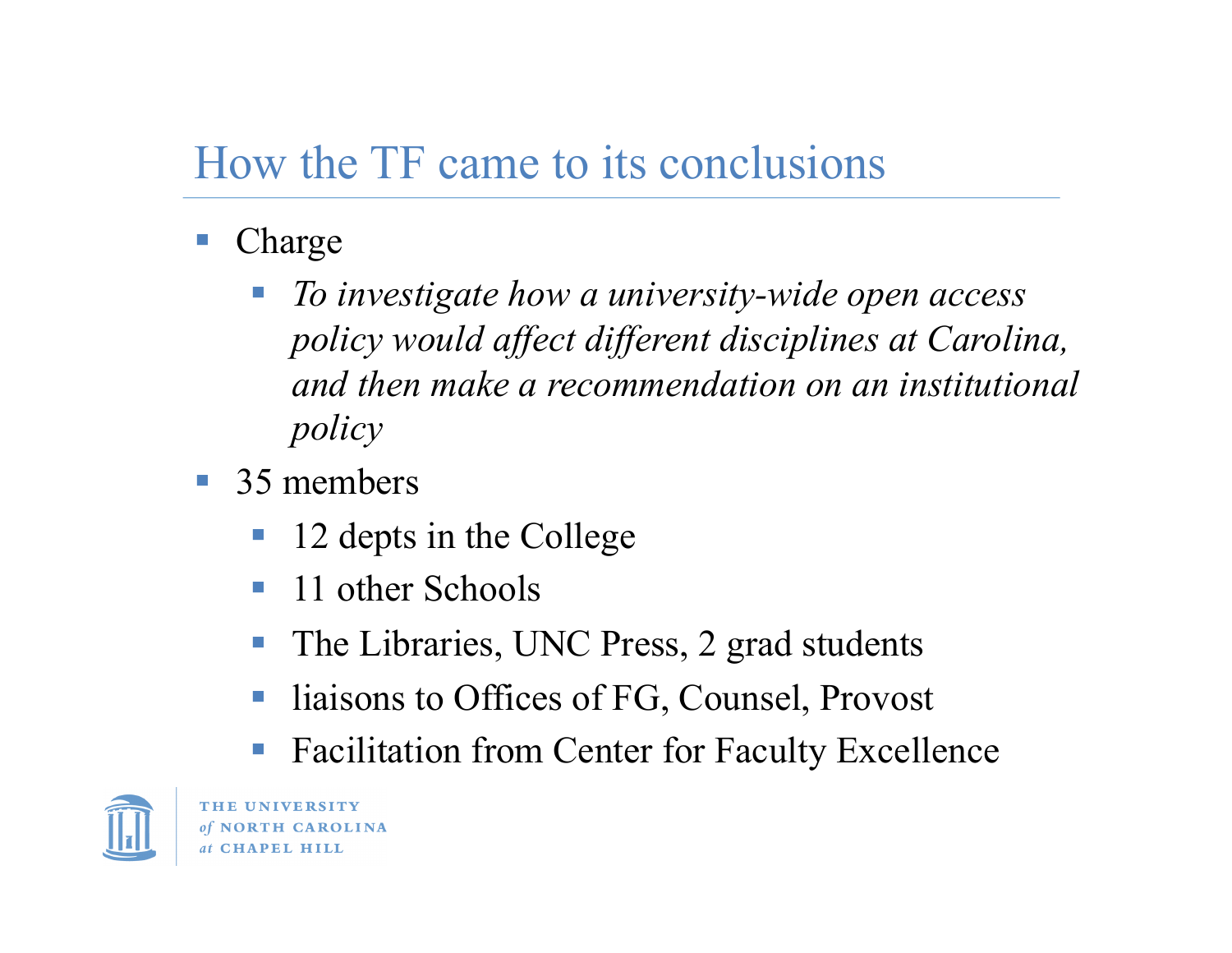### Who does not have access?

- You, to your own works, if you transfer copyright, except via fair use or publisher largesse
- UNC, to preserve and showcase the work of its faculty
- Our sometimes invisible readership
	- Less wealthy institutions (here and abroad)
	- K-12 teachers and students
	- § UNC alumni and donors
	- Independent scholars, writers and journalists
	- § Legal and health professionals
	- Researchers in private industry
	- § Policy makers, *etc.*



of NORTH CAROLINA at CHAPEL HILL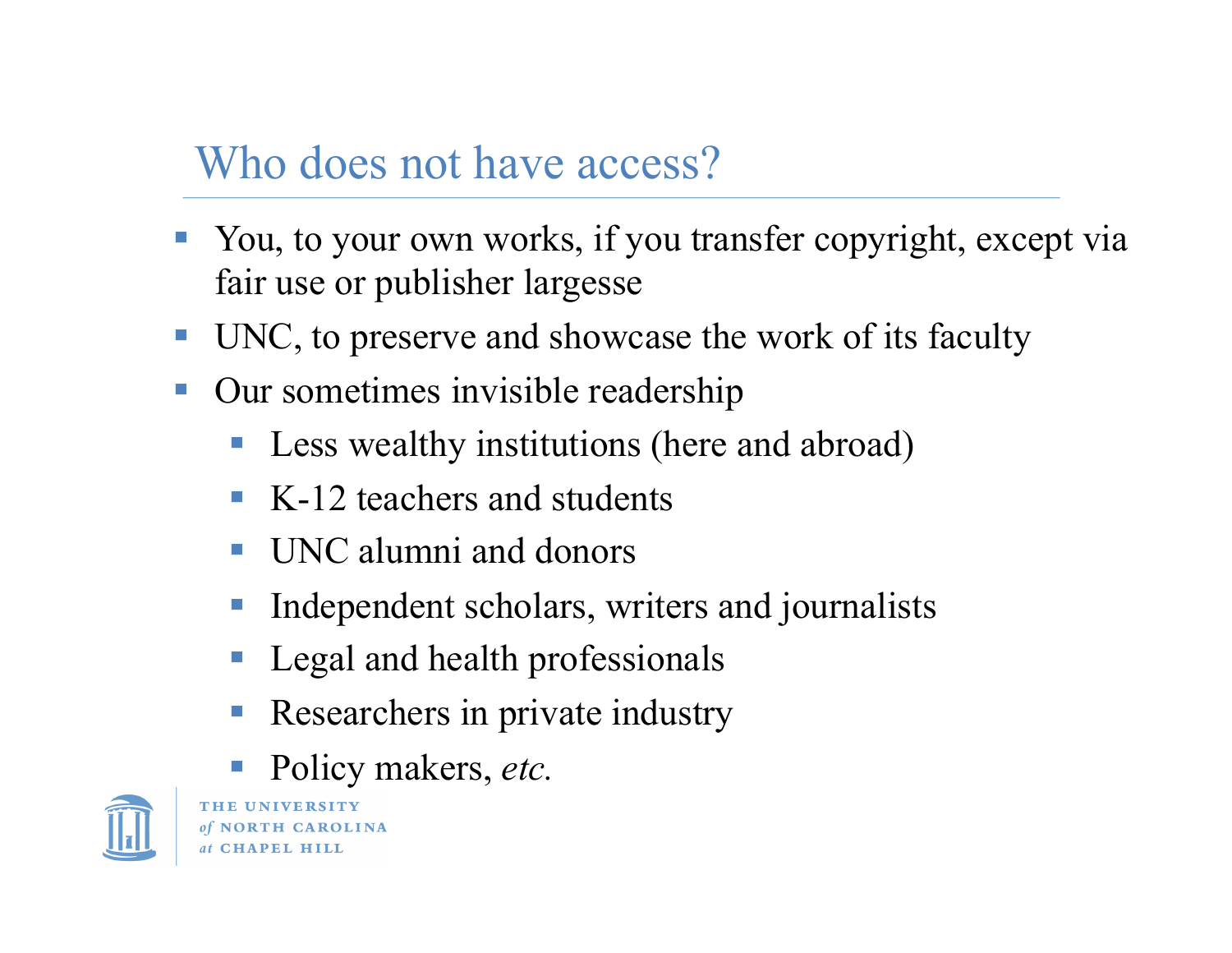### Testimonials from Harvard's DASH repository

- § "I am a practicing economist from Canada, recently relocated to Mexico. I enjoy having access to your full text articles so that I can keep up to date with the latest thinking/research in economics. A huge thanks to Harvard for its open access!!"
- § "I am seeking a second bachelor's degree and often need journal articles to assist with writing my papers. As a member of the military, my education is covered through my GI Bill but extras, such as paying for the use of journal articles, is not. I appreciate this article being offered for use at no cost to the user."
- "It is always a major challenge to find journal articles and other credible sources to use as classroom materials in my high school English class. My school is very small and doesn't have any subscriptions or access to databases, and it is often impossible to get to the library (lesson planning can happen at very odd hours). This article is great preparation for a unit on literature and social movements! It is also excellent to have access to these articles during research paper seasonl



§ 100s of others at https://osc.hul.harvard.edu/dash/storiesTHE UNIVERSITY of NORTH CAROLINA at CHAPEL HILL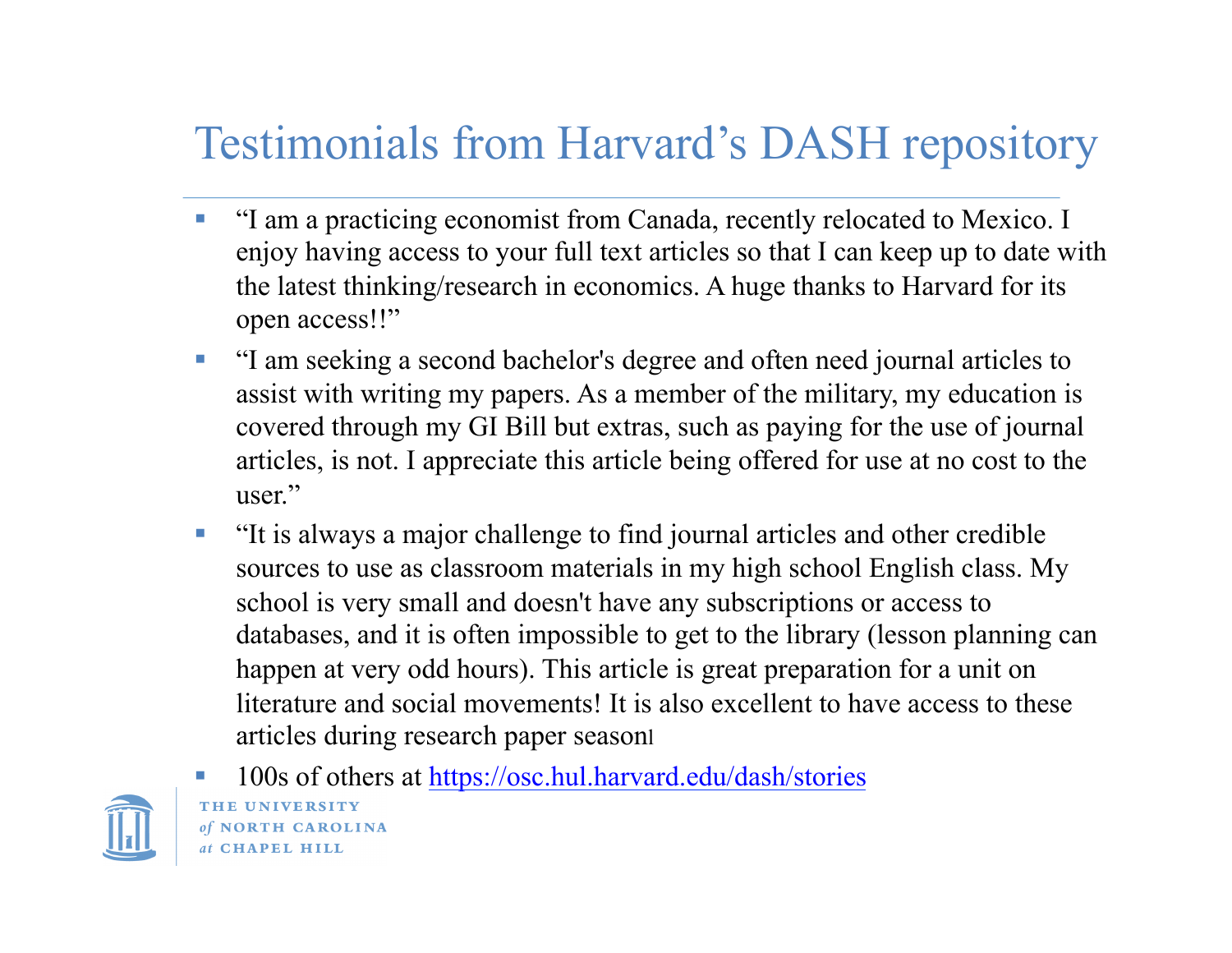## Questions and concerns (addressed in FAQs)

- § Definition of a scholarly article
- Version to submit and timing of submission
- § Burden
- § Opt out provision
- § Preserving journal choice
- Tenure, promotion, enforcement
- § Impact on society journals
- § Coauthorship, and students/postdocs/staff
- Use of other outlets (repository or OA journal)



THE UNIVERSITY at CHAPEL HILL